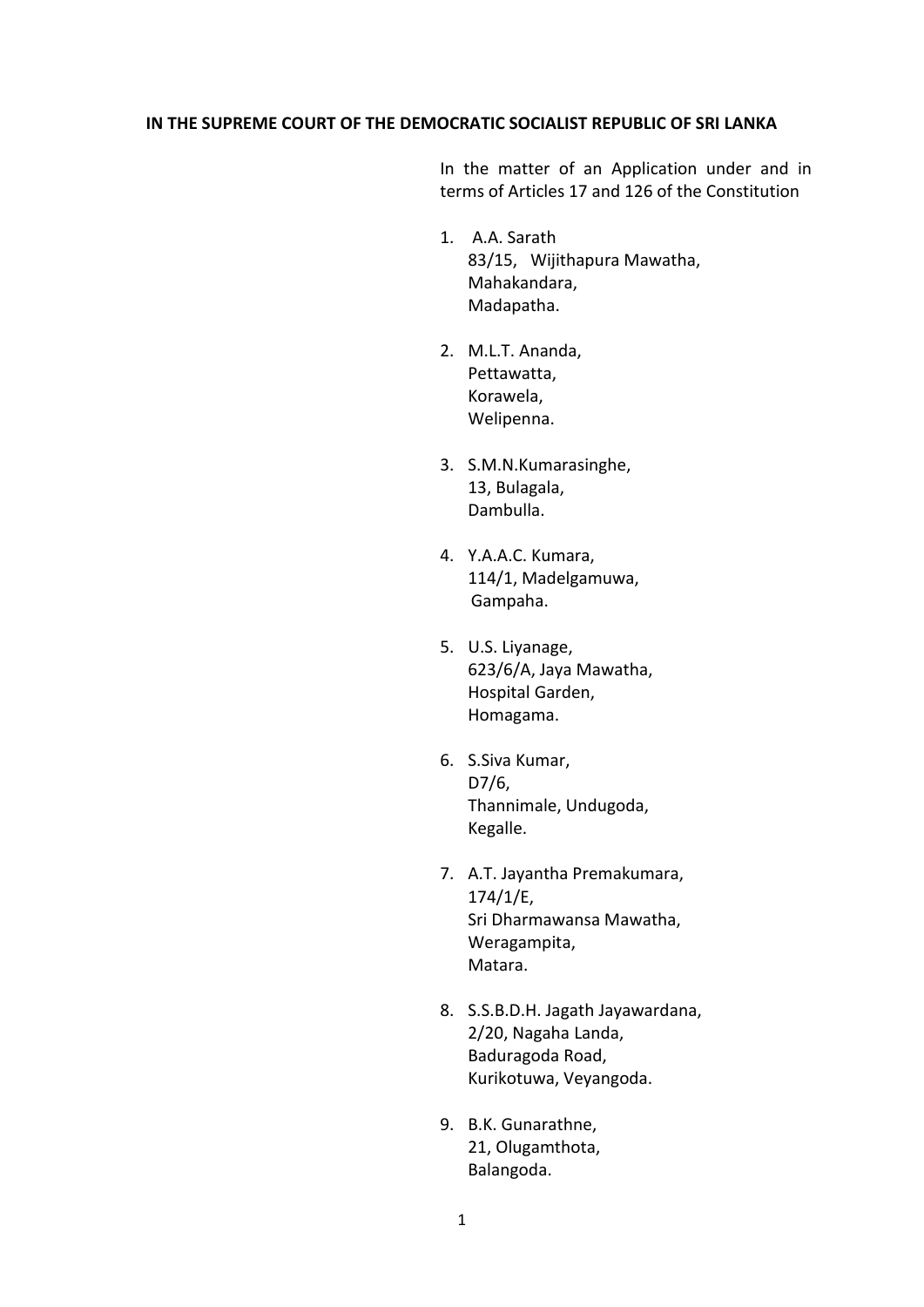- 10. A.R.M.Kiyasdeen, Common Road, Addalachanai.
- 11. H.M.A.S.B. Herath, **'**Chandana', Waduressa, Bandarakoswaththa.
- 12. U. Jayawardana, Madiliya, Udagama, Atabage.
- 13. H.C.S. Nishantha, 203, Polwatta Road, Uduwawala, Polonnaruwa.
- 14. M.V.Shelton Ananda, 276/2/B, Mount Paradise 2, Gurudeniya, Kandy.
- 15. B.W.A.J.B.M. Baranagala, A69, Baranagala, Moronthota.
- 16. P.H. Rathnasiri, 152, Madawela, Harispaththuwa.
- 17. M.N. Mahayaya, 43, Bohingamuwa, Kuliyapitiya.
- 18. D.D.U.S. De Alwis, 61, Moragalla Road, Nugaliyadda, Thalathu-oya.
- 19. M.D.U.K. Wedanda, Kumarapaya, Wedanda, Demataluwa, Kurunegala.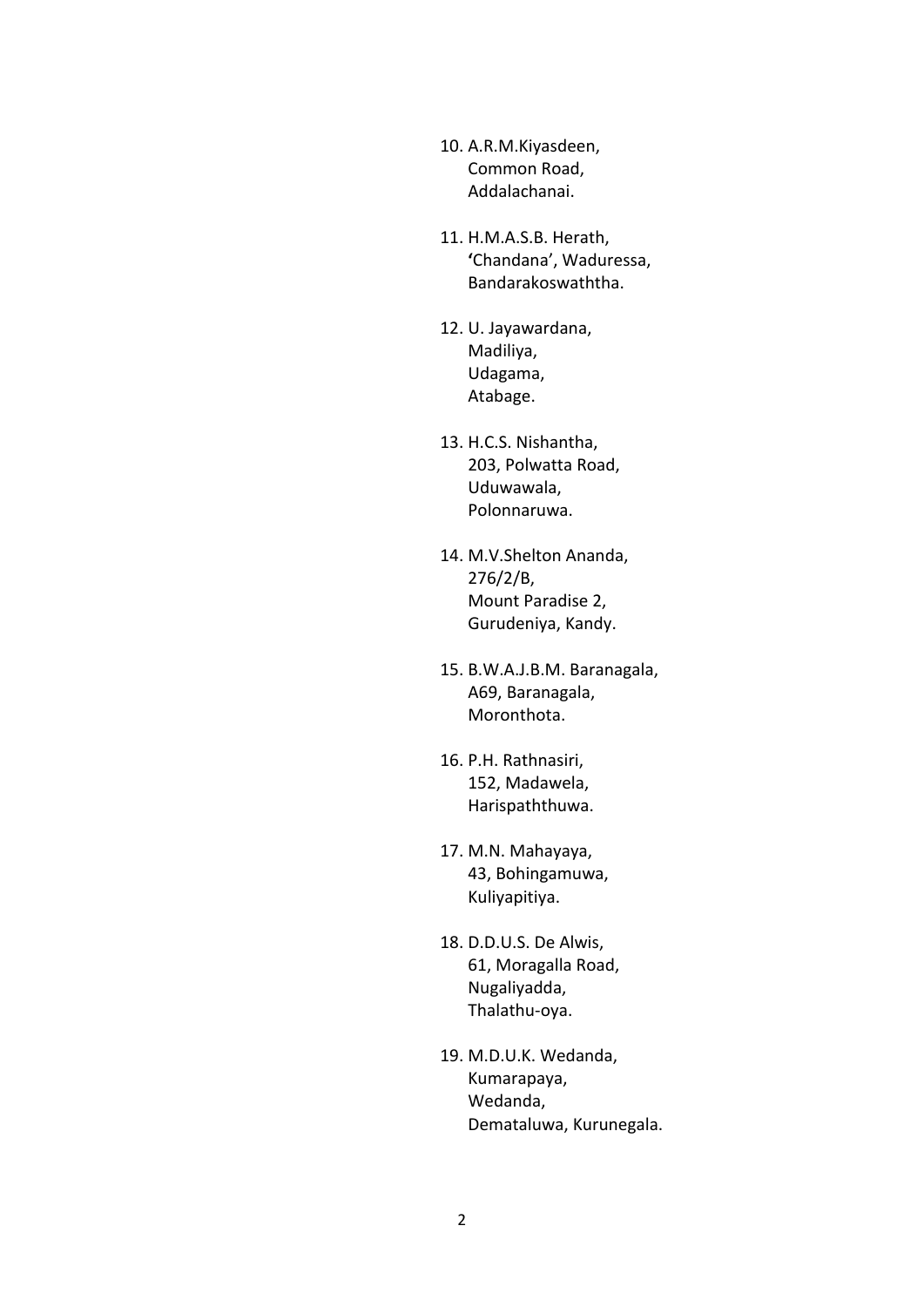20. L.R.W. Perera, 76, Yasarathna Tennekoon Mawatha, Kandy.

- 21. E.G.I. Dharmapriya, 125, Kannamgoda, Hikkaduwa.
- 22. K.W.K. Jayakody, 'Sampatha', Kahatagahawatta, Godakanda, Galle.
- 23. R.M.S.S. Rathnayake, Siyambalangamuwa Watta, Gonagama Road, Siyambalangamuwa, Maspatha.
- 24. G.A.M.S. Wijekoon, 472/2. Hokandara Road, Pannipitiya.

*Petitioners*

### S.C. (F.R.) Application . 661/2012 Vs.

- 1. Commissioner General of Excise, Department of Excise, No. 34, W.A.D. Ramanayake Mawatha, Colombo 02.
- 2. P.W. Rajapakshe, Commissioner of Excise, (Administration/Human Resources), Department of Excise, No. 34, W.A.D. Ramanayake Mawatha, Colombo 02.
- 3. W. Withanage, Deputy Commissioner of Excise, (Administration), Department of Excise, No. 34, W.A.D. Ramanayake Mawatha, Colombo 02.
- 4. Secretary, Ministry of Finance and Planning,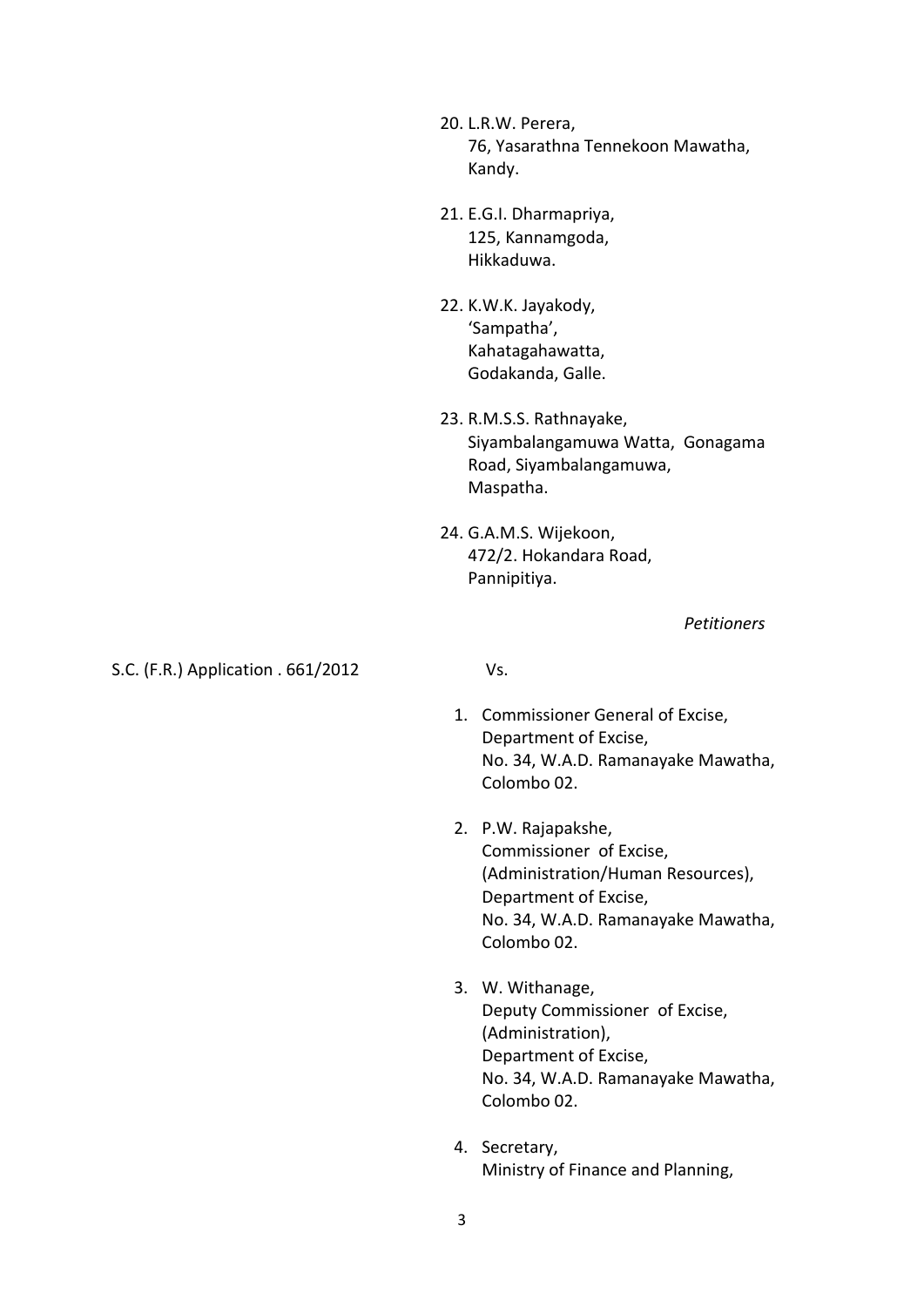The Secretariat, Colombo 1.

- 5. Secretary, Ministry of Public Administration and Home Affairs, Independence Square, Colombo 7.
- 6. Director-General Establishments, Ministry of Public Administration and Home Affairs, Independence Square, Colombo 7.
- 7. Dr. Dayasiri Fernando, Chairman,
- 7A. D.Dissanayake, Chairman,
- 8. Palitha M. Kumarasinghe, P.C.,
- 8A. A.W.A. Salam
- 9. Sirimavo A. Wijeratne
- 9A. V.Jegarajasingham,

10. S.C. Manapperuma, 10A Nihal Seneviratne,

 11 . Ananda Seneviratne, 11A. Dr. Prathap Ramanujam,

12. N.H. Pathirana 12A. S. Ranugge,

13. S. Thillanadarajah, 13A. D.L. Mendis,

14. M.D.W. Ariyawansa, 14A. Sarath Jayathilaka,

15. A. Mohamed Nahiya, 15A. Dhara Wijayatileke,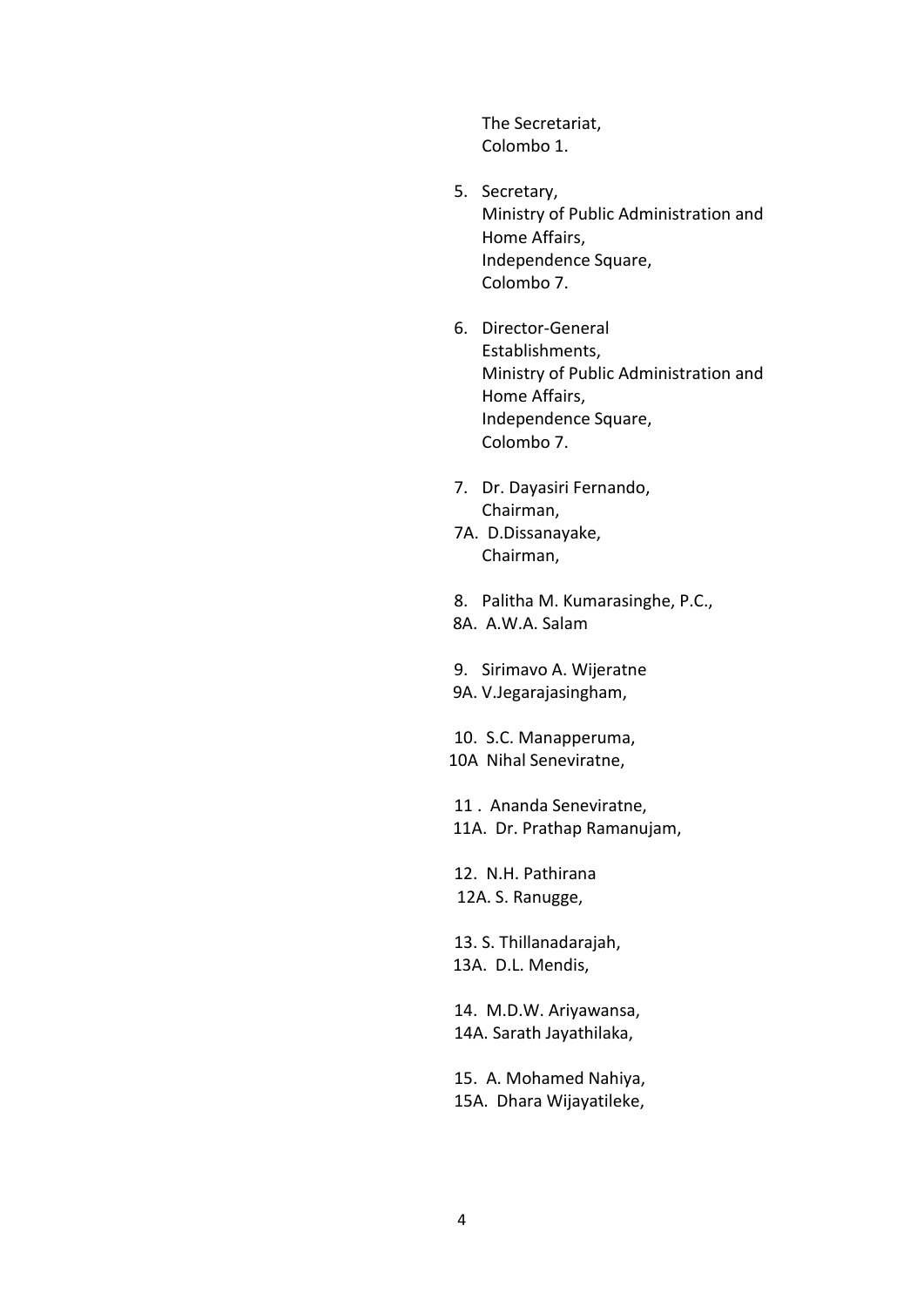All Members of the Public Service Commission, No. 177, Nawala Road, Narahenpita, Colombo 05.

16. H.M.G. Senevirathne, Secretary,

Public Service Commission, No. 177, Nawala Road, Narahenpita, Colombo 05.

- 17. B.R.U. Jayalath,
- 18. W.R. Ranajeewa,
- 19. S.Yadavan,
- 20. R.A.N.T. Ramanayaka,
- 21. H.M.T.K.S. Bandara,
- 22. W. Dharmasiri Perera,
- 23. D.T.H.W.D. L. Bandara,
- 24. K.M.A.S. Kumarasinghe,
- 25. K.A.M.B. Divulkumbura,
- 26. G.H.M.C. Amaranayaka
- 27. W.A.D.A. Harshanath,
- 28. K.K.N. Ranjan,
- 29. G.R.S. Weerasinghe,
- 30. S.G.P. Nishantha,
- 31. W.A.P. W.K. Wickramarachchi
- 32. G.R.S. Ihalagama
- 33. S. Janananda,
- 34. K.M. Nishantha,
- 35. H.L.K. Samantha,
- 36. W.M.R. Najith Singh,
- 37. A.G.W. Alwis,
- 38. K.P.J.S. Karunanayaka,
- 39. K.A.S. Kumarasiri,
- 40. N. Logalingam,
- 41. R.M.A.S. Rathnayaka,
- 42. V.D.M. Dilshan,
- 43. S. Yogaraja,
- 44. P. Sri Bawan,
- 45. K.H.A.K. Silva,
- 46. S. Naweswaran,
- 47. H.S.N. Munidasa,
- 48. M.D. Marasinghe,
- 49. H.J.B. Ekanayaka,
- 50. A.G.A. Rasik,
- 51. P.G.M. Gunasekara,
- 52. M.A.S. Sirithunga,
- 53. M.T.P. Cooray,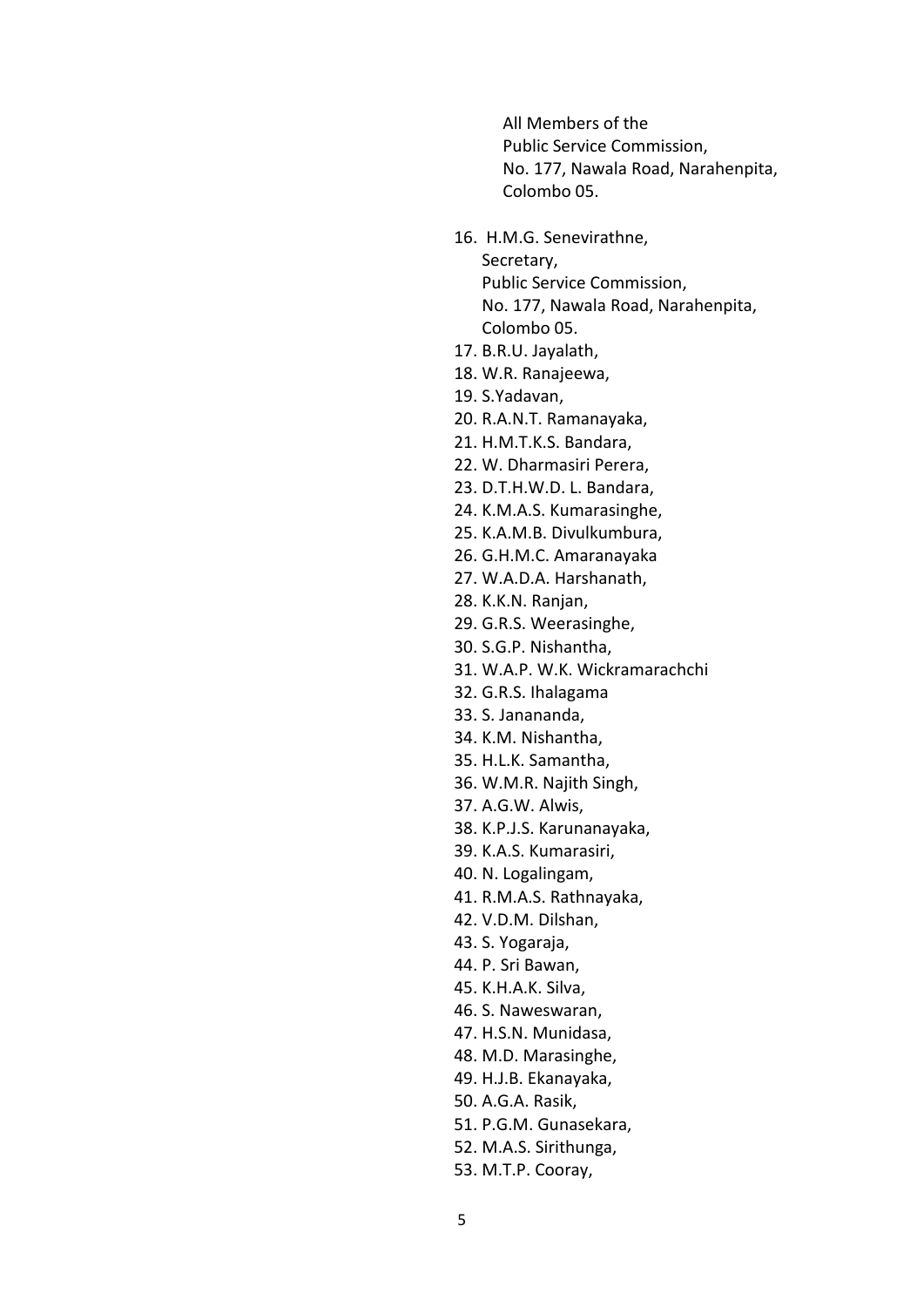54. J.P. Surasena,

- 55. W.A.B. Lanka,
- 56. V.A.V.C. Hemapala,
- 57. P.G. Raveendra Kumara,
- 58. R.M. Vijaya Bandara,
- 59. C.P.S. Handavitharana,
- 60. C.M.S. I.A. Chandrasekara,
- 61. R.N.A.M.Y. S.B. Warakagoda
- 62. S.M.A.B. Samarakoon,
- 63. N.D.U. Gunasekara,
- 64. T.M.R. Tennakoon,
- 65. R.M.B. Ranasinghe,
- 66. T.U. Peiris,
- 67. K.B. Chandrasiri,
- 68. R. Nesakumar,
- 69. S.P. Wijerathne,
- 70. T. Weerathunga,
- 71. A.P. Kurukulasuriya,
- 72. A.M.D. Nilanthi,
- 73. V.Thiruchelvam,
- 74. G.W.M.S.B. Walisundara,
- 75. M.T. Abdeen,
- 76. M. Sathyaseelan,
- 77. K.A.D.S. Kothalawala,
- 78. S.R.L.A.S. Priyadarshani,
- 79. Y.C. Abeyrathna,
- 80. M.V. Nilmini,
- 81. U.B. Chandrasiri,
- 82. J.P.M. Sandaraj,

All C/o. The Department of Excise, No. 34,W.A.D. Ramanayake Mawatha, Colombo 02.

83. The Attorney General, Attorney General's Department, Hulftsdorp Street, Colombo 12.

*Respondents*

**BEFORE :** K. SRIPAVAN,C.J. S.E. WANASUNDERA, P.C., J., P. JAYAWARDENA, PC.,J.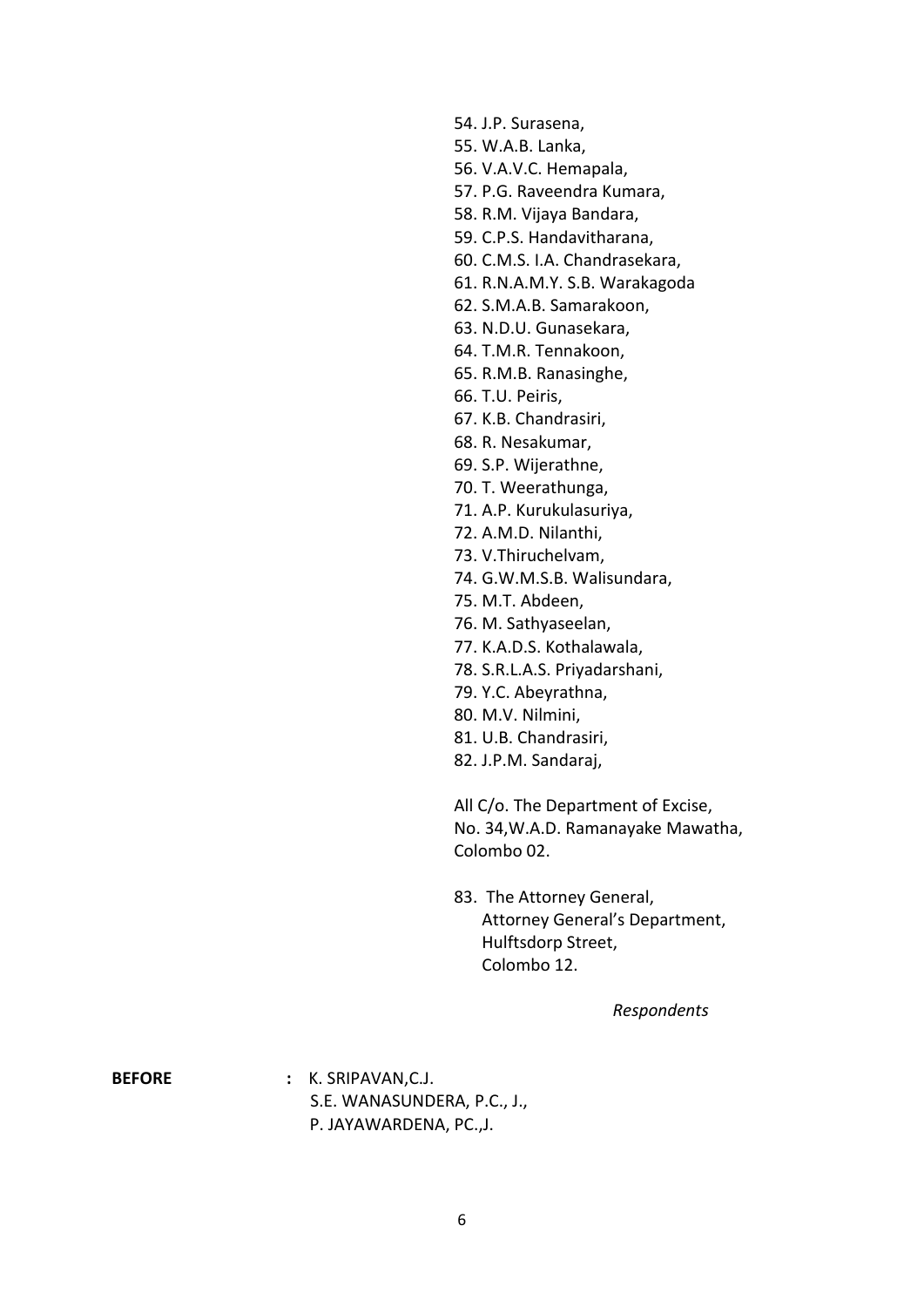| <b>COUNSEL</b>                                | Sanjeewa Jayawardena, PC. with Nilshantha Sirimanne and Ms.<br>Lakmini Warusawithana instructed by Amarasuriya Associates for<br>the Petitioners.                                                                                                                                                   |
|-----------------------------------------------|-----------------------------------------------------------------------------------------------------------------------------------------------------------------------------------------------------------------------------------------------------------------------------------------------------|
|                                               | Rajitha Perera, SSC for the $1^{st}$ – $6^{th}$ , 7a – 15a and 83 <sup>rd</sup><br>Respondents. Mahendra Kumarasinghe for the $17^{th}$ – $67^{th}$ , $69^{th}$ ,<br>71 <sup>st</sup> , 72 <sup>nd</sup> , 74 <sup>th</sup> – 77 <sup>th</sup> and 79 <sup>th</sup> – 82 <sup>nd</sup> Respondents. |
| ARGUED ON :                                   | 30/03/2016                                                                                                                                                                                                                                                                                          |
| <b>WRITTEN SUBMISSIONS</b><br><b>FILED ON</b> | 29/04/2016 by the Petitioners<br>28/04/2016 by the $1st$ Respondent<br>29/04/2016 by $17^{\text{th}}$ -67 <sup>th</sup> , 71 <sup>st</sup> , 72 <sup>nd</sup> , 74 <sup>th</sup> – 77 <sup>th</sup> and 79 <sup>th</sup> – 82 <sup>nd</sup><br>Respondents                                          |
| <b>DECIDED ON</b>                             | 14.07.2016                                                                                                                                                                                                                                                                                          |

### **K. SRIPAVAN, C.J.,**

The  $1<sup>st</sup>$  and  $2<sup>nd</sup>$  Petitioners were employed as "Excise Guards" in the Department of Excise in 1991 and were promoted to the post of "Excise Corporal" in 1996. The  $3^{rd}$  to  $17^{th}$ Petitioners have been employed as "Excise Guards" from June 1998 and the  $18^{th}$  to  $24^{th}$ Petitioners have been employed as "Excise Guards" in the Department of Excise from June 2001. The Petitioners claim that they were confirmed in their posts after completing three years of service from their respective dates of appointment.

----------

The Petitioners seek, inter alia, declarations that :-

- (a) the promotions granted by the  $1^{st}$  Respondent to the  $17^{th}$  to  $62^{nd}$ Respondents and/or  $63<sup>rd</sup>$  to  $82<sup>nd</sup>$  Respondents to the post of "Excise Sergeants" with effect from 19.10.2012 were illegal and null and void; and
- (b) the purported scheme of recruitment and/or amended marking scheme under which the promotions to the post of "Excise Sergeants" were granted by the  $1<sup>st</sup>$  Respondent with effect from 19.10.2012 as contained in Clauses 06 and 07 of **P4** were illegal and null and void.

The Court on 24.01.2013 granted leave to proceed for the alleged violation of the Petitioners' fundamental rights enshrined in Article 12(1) of the Constitution.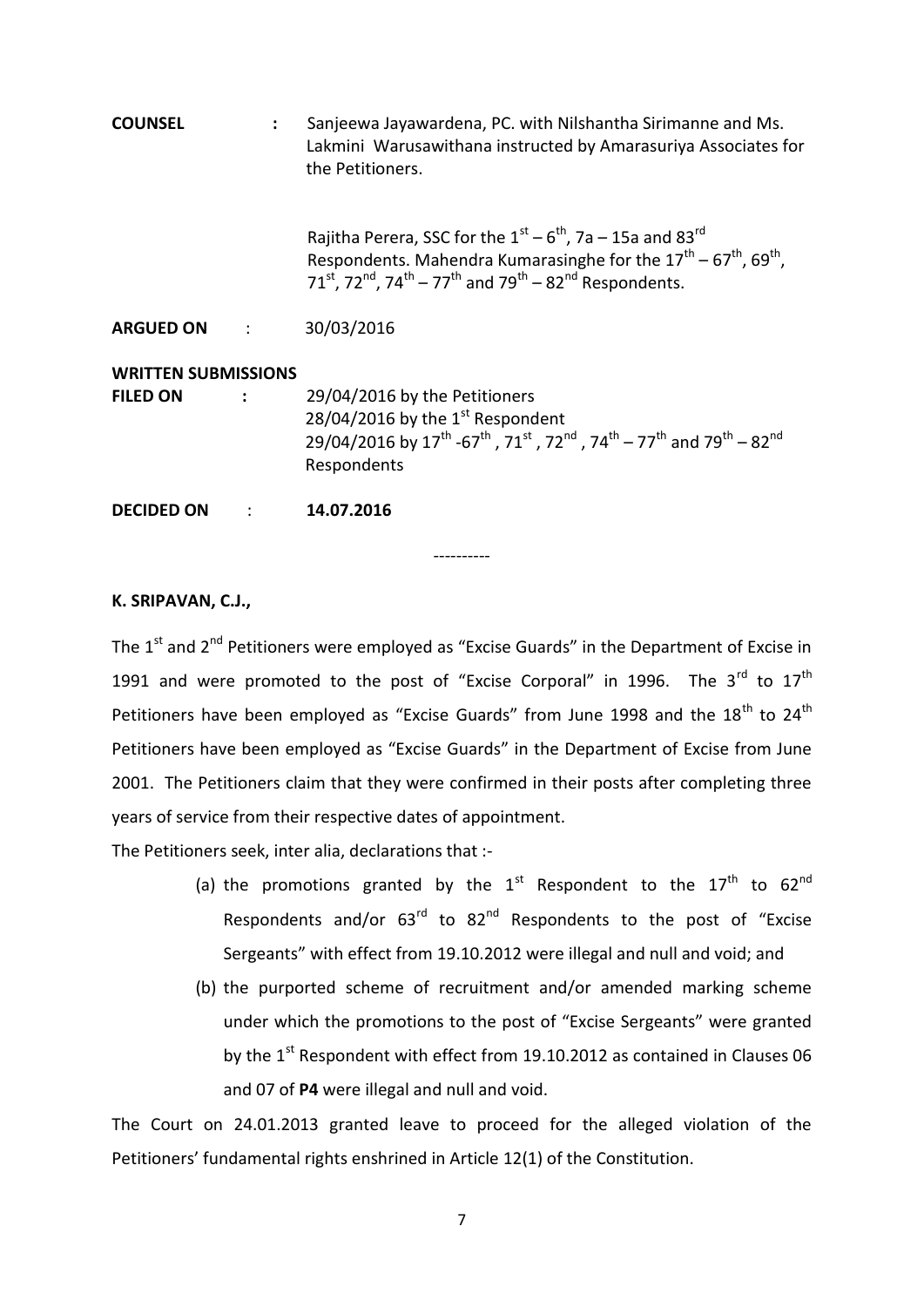Learned Senior State Counsel and the Counsel appearing for the 17<sup>th</sup> to 67<sup>th</sup>, 71<sup>st</sup>, 72<sup>nd,</sup> 74<sup>th</sup> to  $77<sup>th</sup>$  and  $79<sup>th</sup>$  to  $82<sup>nd</sup>$  Respondents raised an objection of time bar in invoking the jurisdiction of this Court in their written submissions. However, the Petitioners in Paragraph 24 of the Petition states thus:-

*"On or about 22/10/2012, the Petitioners became aware that the marking scheme contained in the draft scheme of recruitment, which had been forwarded in December 2008 for approval by the 1st Respondent to the Public Service Commission through the Director-General of Establishments, is not the marking scheme that is contained and/or reflected in the said notice published by the 1st Respondent dated 12/05/2011 (P4).*

*A copy of the letter sent by the Director-General of Establishments to the Public Service Commission, dated 12/02/2009, which contains his recommendations in respect of the said draft scheme, is annexed hereto marked P5 and pleaded as part and parcel hereof."*

The Petitioners invoked the jurisdiction of this Court on 19.11.2012. The Petitioners also challenge the promotions made to the post of "Excise Sergeants" with effect from 19.10.2012. Thus, the Petitioners' applications filed on 19.11.2012, challenging the promotion is well within the time limit of one month, as the list containing the promotees was published on 23.10.2012.

The  $1<sup>st</sup>$  Respondent in his Affidavit dated 10.06.2013 at Paragraph 26 states as follows:-

- *(a) I re-iterate the averments contained in paragraphs 16,18,22 and 23 hereof and state that the marking scheme to referred to in the Notice marked P4 have been duly approved;*
- *(b) I further re-iterate that the draft Scheme of Recruitment marked 1R11/P6 was not applied in respect of the said promotions advertised by the said Notice marked P6 as the said scheme has not been approved as yet;*
- *(c) In such circumstances there was no requirement to obtain the approval or recommendations of the Director General of Establishments or any other authority to publish the Notice marked P4 to take action thereunder;*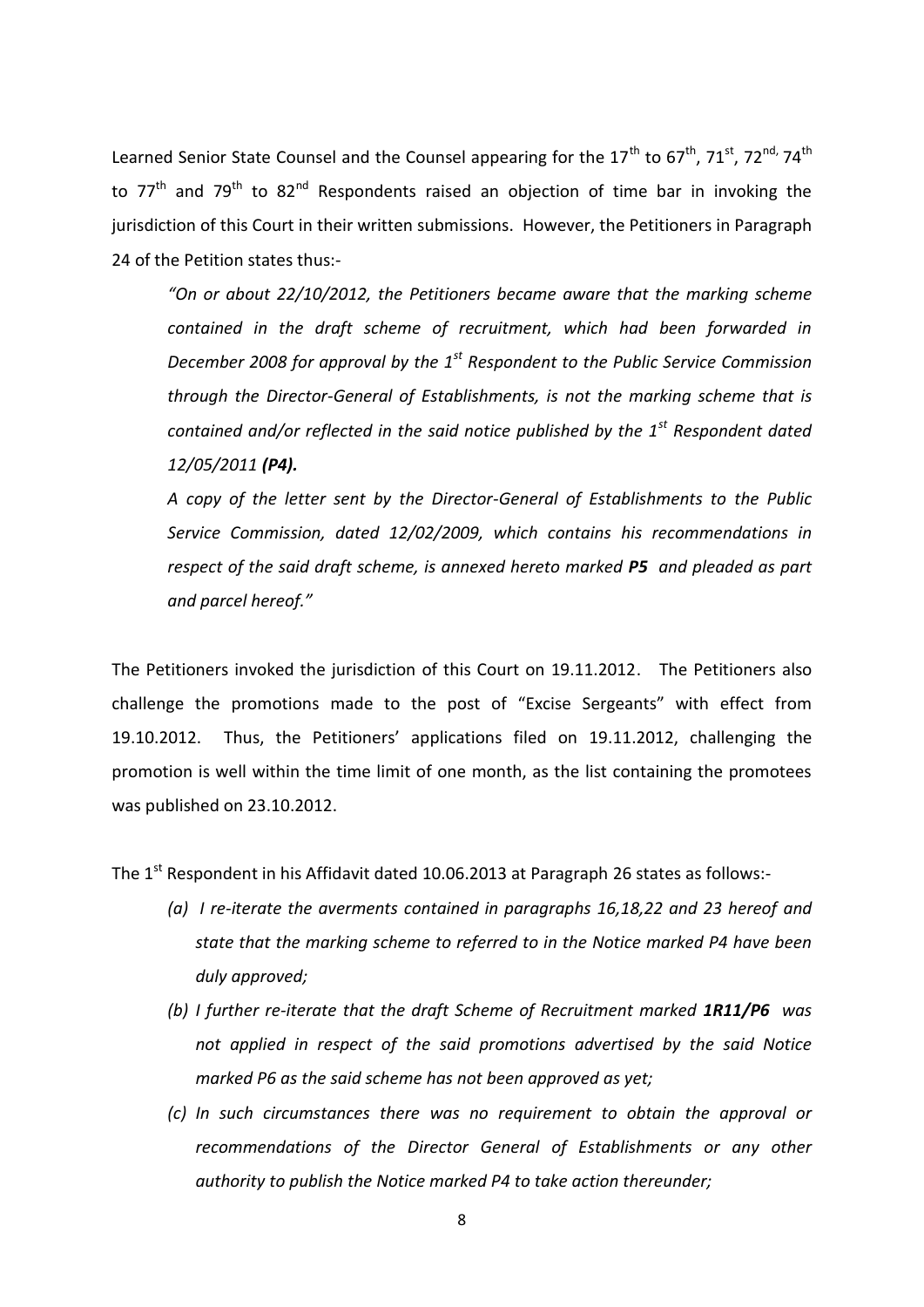## *(d) In view of the large number of vacancies that had arisen (67), it was imperative to take action expeditiously to fill such vacancies in order to avoid a disruption in the work and functioning of the Excise Department.*(emphasis added)

Learned Senior State Counsel in the written submission took up the position that the marking scheme **P4** was duly approved by the Ministry of Finance and Planning which was the duly constituted Appointing Authority at the relevant time as the Public Service Commission was not functioning during that time. The  $1<sup>st</sup>$  Respondent in fact re-iterates this position in Paragraph 16 (e) of his Affidavit as well.

However, the Petitioners at paragraph 19 of their Affidavit state that Applications for the post of "Excise Sergeants" were called for by notice dated 12.05.2011 marked **P4.** At Paragraph 28, the Petitioners state that "they have just become aware and have reasonable cause to believe that the purported marking scheme and/or the scheme of recruitment reflected in **P4** has been neither recommended by the Director General of Establishments nor approved by the Public Service Commission."

This bare statement of the Petitioners, without indicating with sufficient documentary proof as to how they become aware that **P4** was not duly approved by the Public Service Commission, operates as a bar to challenge the validity of P4. In fact, the 1<sup>st</sup> Respondent at Paragraph 23 of his Affidavit states that all applicants including the Petitioners, were duly informed of the applicable marking scheme with the publication of the notice marked **P4** as far back as 12.05.2011. In these circumstances, the Court considers the notice marked **P4** as the valid scheme of recruitment and the notice marked **P4** cannot be challenged in these proceedings as the Petition was filed on 19.11.2012 well after the one month period stipulated in Article 126(2).

It was contended on behalf of the Petitioners in the course of the hearing, that even if the Public Service Commission was defunct at the relevant time, and assuming that the Cabinet of Ministers had duly delegated the functions of the Public Service Commission to a particular official in the Ministry of Finance and Planning, no such document establishing the delegation has been produced by the  $1<sup>st</sup>$  Respondent. The Cabinet of Ministers cannot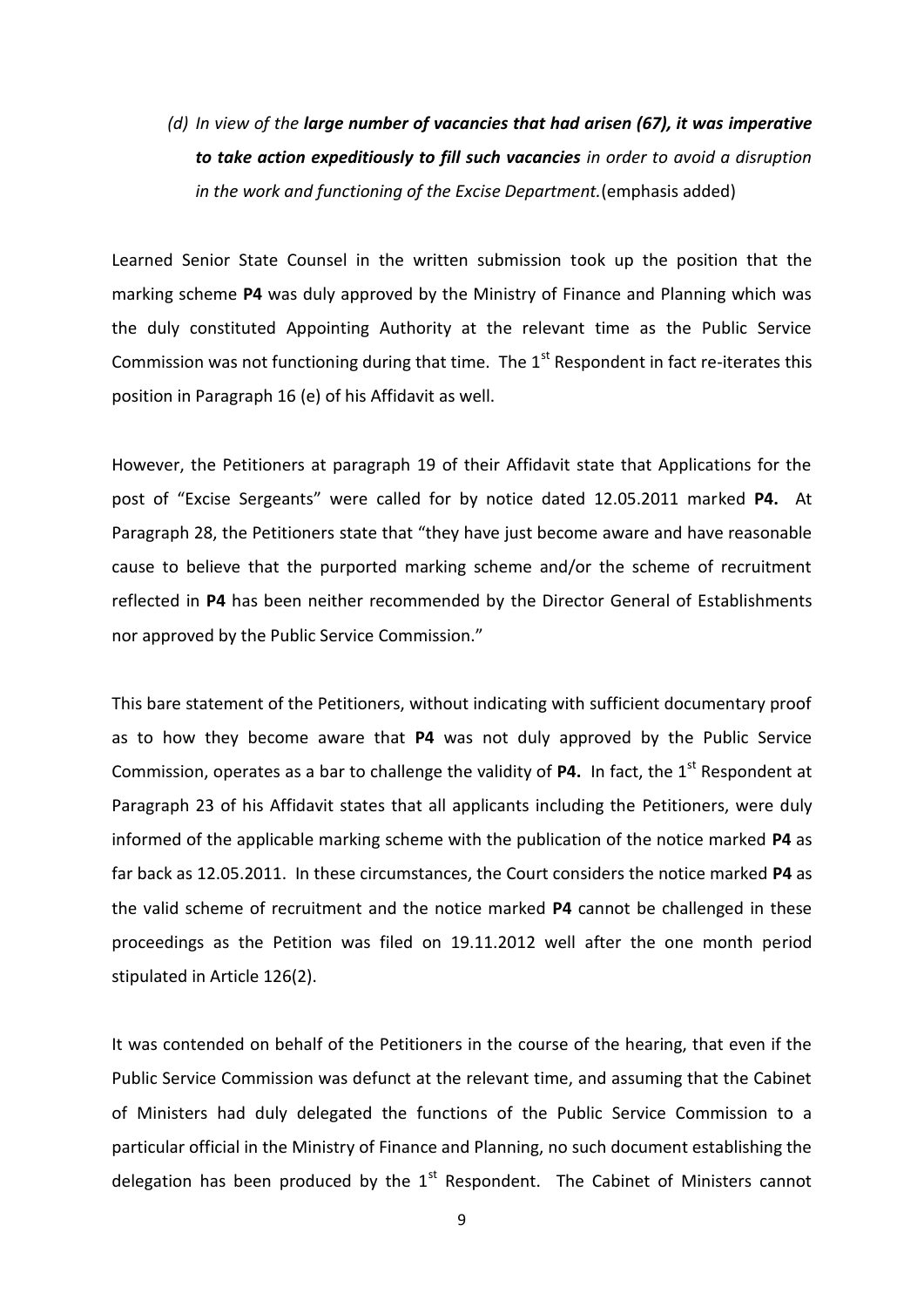certainly delegate the functions of the Public Service Commission to the "Ministry of Finance and Planning" which has several officers. The Court should know the particular official to whom the functions of the Public Service Commission had been delegated, and whether such official had properly exercised the said power or function. The document marked **1R7**  on which the First Respondent relies has been signed by the Deputy Secretary to the Treasury, for and on behalf of the Secretary, Ministry of Finance and Planning. A copy of **1R7** has been sent to the Secretary, Public Service Commission for his information. The letter **1R7** was sent pursuant to a request made by the First Respondent as evidenced by **1R5** to the Secretary, Public Service Commission, through the Secretary, Ministry of Finance and Planning.

Learned Presidents' Counsel for the Petitioners, without prejudice to the foregoing submissions argued that the total number of vacancies that had been approved for promotion by the document dated 20.09.2009 marked **1R7** was limited to a total of 21. (i.e. 15 under the "written examination" category and 06 under the "merit" category) and therefore promoting a total of 67 persons to the post of Excise Sergeant was unlawful and/or devoid of any lawful approval/authority. It is on this basis, Counsel submitted that 46 persons in excess of the purported approval granted by **1R7** had been promoted arbitrarily and in serious violation of the law. Learned Counsel indicated to Court that the Petitioners are more concerned of the promotions made in excess of the approval granted by **1R7.**

By the letter dated 30.04.2009(**1R5)** the First Respondent has informed the Public Service Commission that by notice dated 11.09.2008 applications were called from "Excise Corporals" and "Excise Guards" to fill 21 vacancies in the post of "Excise Sergeants". Therefore, even if it is assumed, that the purported approval dated 10.09.2009 (**1R7)** was lawful and valid, the said approval was granted by the Deputy Secretary to the Treasury to fill 21 vacancies and no more. The Marking Scheme **P4** provides, inter alia, that 70% of the total number of vacancies in the "Excise Sergeant" cadre to be filled on the basis of marks obtained at a "written examination" and the balance 30% of the vacancies therein to be filled on the "merit" based criteria. Thus, out of the 21 vacancies, 15 vacancies had to be filled in terms of the "written examination" category and the balance 6 vacancies had to be

10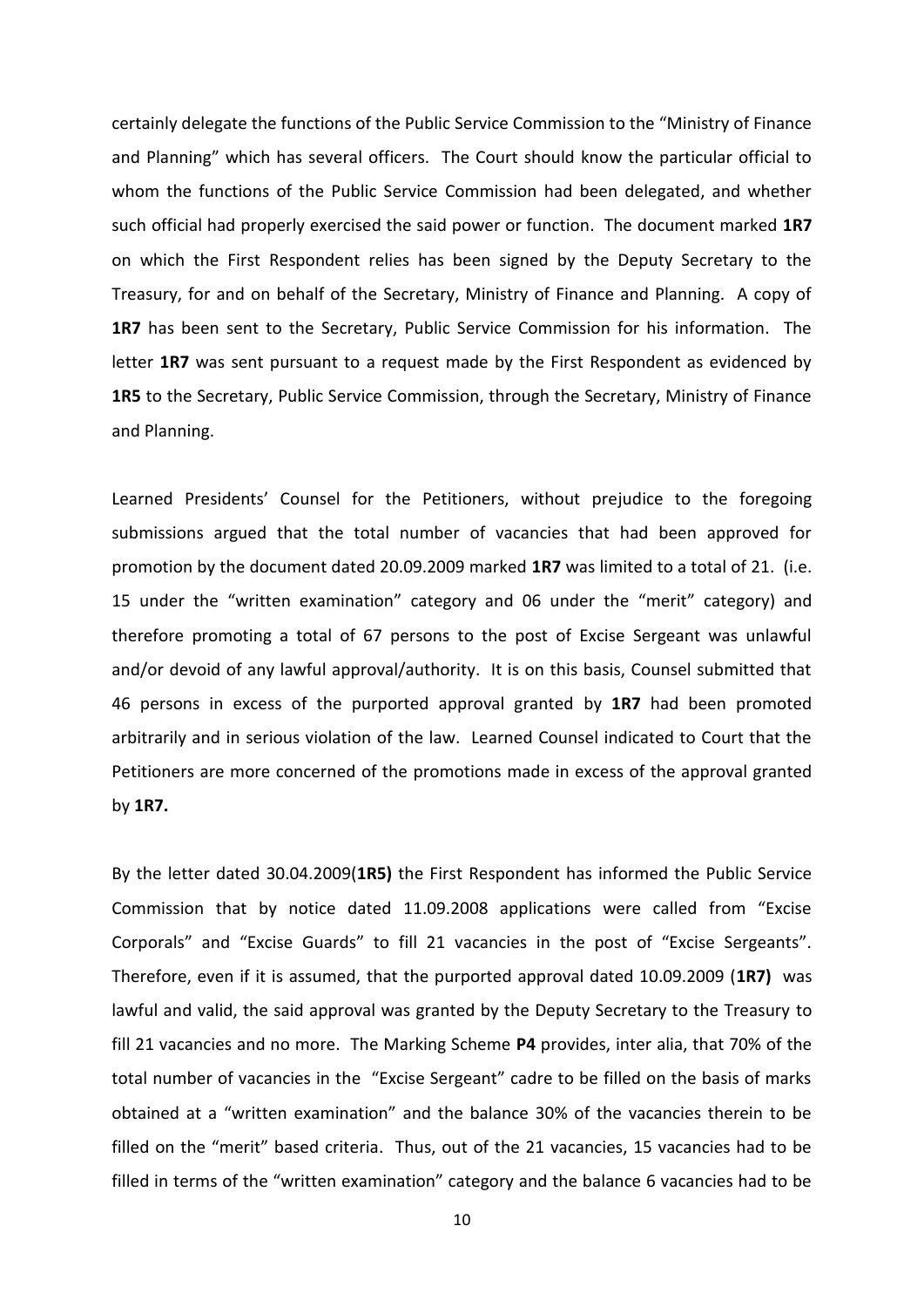filled in terms of "merit" category. The approval given by the Deputy Secretary to the Treasury by letter dated 10.09.2009 (**1R7)** confirms this position. Any appointments made in excess of what has been approved by **1R7**, violates the Rule of Law. The Constitution enshrines and guarantees the Rule of Law and Article 12(1) of the Constitution is designed to ensure that each and every authority of the State, acts bona fide within the limits of its power and when the Court is satisfied that there is an abuse or misuse of power, and its jurisdiction is invoked, it is incumbent on the Court to afford justice to the persons who suffered in consequence of abuse or misuse of such power by the State officials. This Court in *Perera* Vs. *Cyril Ranatunga, Secretary Defence and Others* (1993) 1 S.L.R. 39 at page 51 dealt with the elements of the Rule of Law in the following manner :-

"……*that the Rule of Law means, inter alia, (a) that everything must be done according to law (b) that Government should be conducted within the framework of recognized rules and principles which restrict discriminatory power…. that the Supreme Court is empowered to review and strike down any exercise of discretion by the Executive which exhibits discrimination and for that purpose has jurisdiction to invalidate any rule which would enable an authority to discriminate or act arbitrarily."* (emphasis added)

Thus, it is well settled that the absence of arbitrary power is the first essential component by the Rule of Law. The Rule of Law from this point of view, means that decisions should be made, based on known principles and rules and such decisions should be predictable whereby a citizen should know where he stands in relation to such decisions. If the action of the Executive is not based on valid relevant principles applicable alike to all similarly situate and is based on extraneous or irrelevant considerations it would be denial of the doctrine of equality enshrined under Article 12(1) of the Constitution. It may even amount to "mala Fide" exercise of power.

Hence, when the approval was given by letter dated 10.09.2009 **(1R7)** to fill 21 vacancies, the First Respondent cannot ignore such approval and proceed to effect 47 promotions under the "written examination" category and 20 promotions under the "merit" category, totaling 67 promotions, on the scheme marked **P4.**